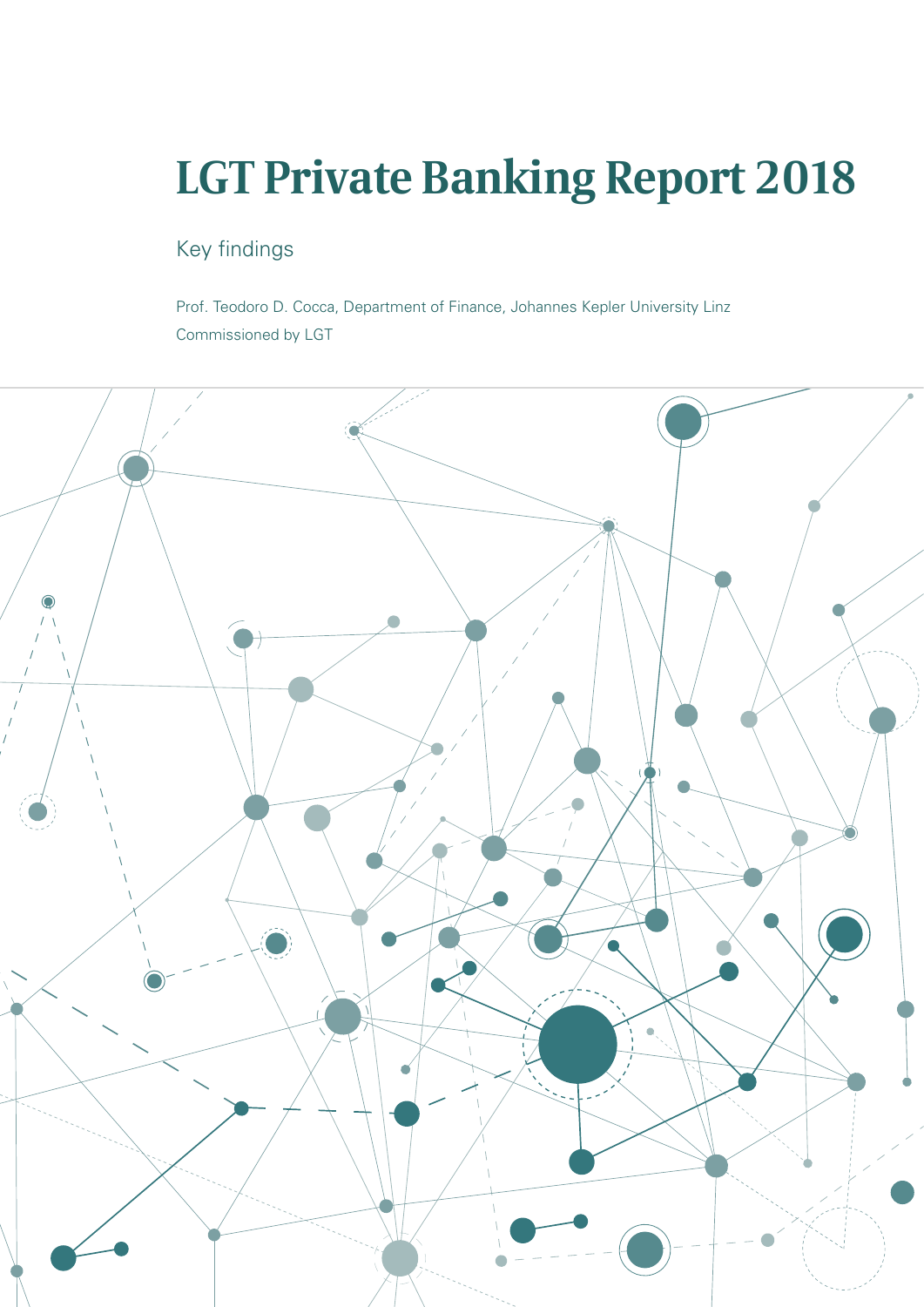# **LGT Private Banking Report 2018**

A survey of the investment behavior of high-net-worth private individuals in Germany, Austria and Switzerland

Commissioned by





# **Credits**

**Publisher** LGT Group Foundation, Vaduz, www.lgt.com

#### **Author**

Prof. Teodoro D. Cocca, Department of Finance, Johannes Kepler University Linz, www.ibfw.jku.at

**Methodological consulting, data analysis and survey coordination** Jörg Schneider, js\_studien+analysen, Zurich, js@js-studien-analysen.ch

**Layout** LGT Marketing & Communications, Vaduz

**Printer** BVD Druck+Verlag AG, Schaan Print run 300 copies

© LGT and Prof. Teodoro D. Cocca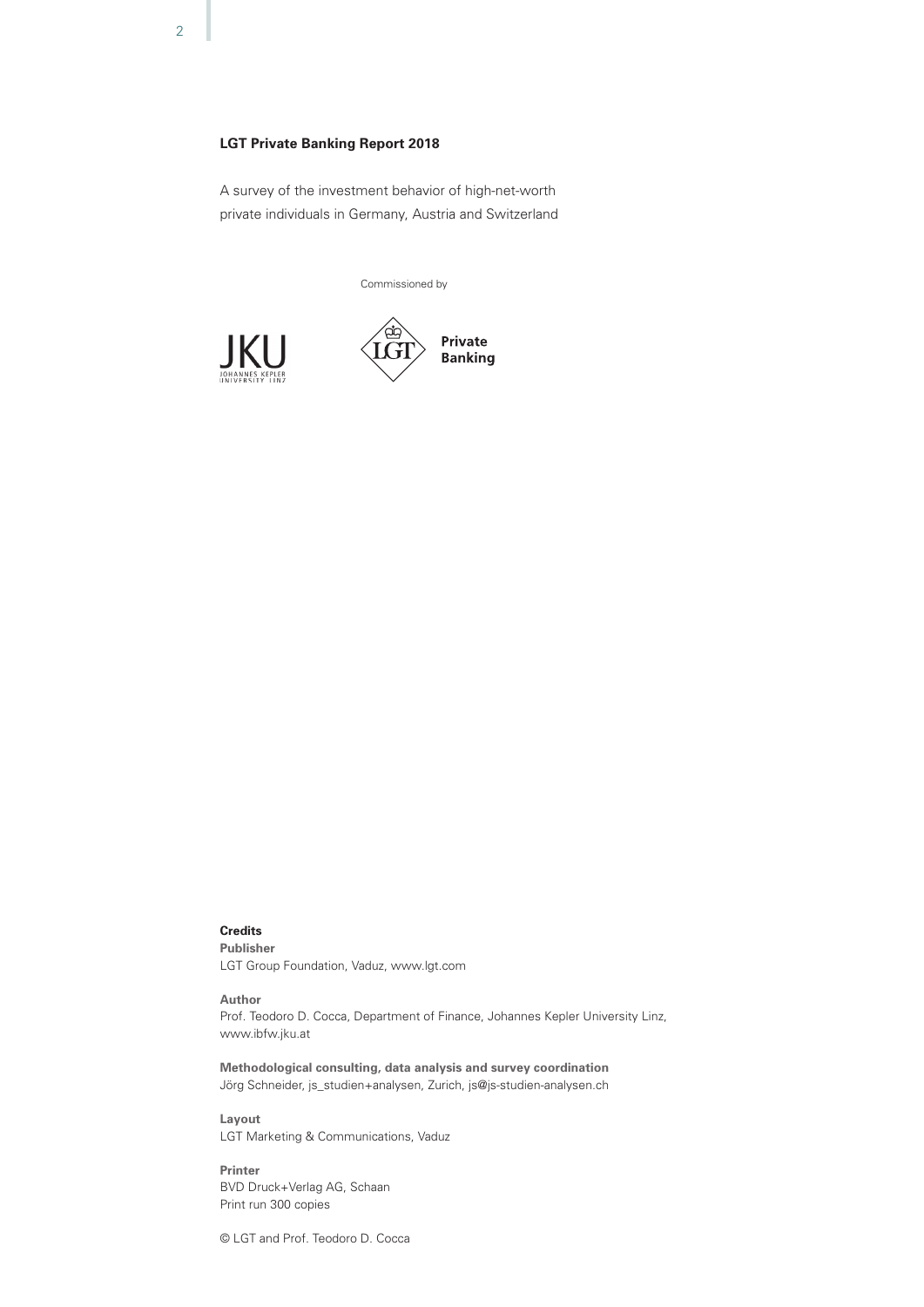# **High-net-worth clients caught in a conflict between markets, regulation and digitalization**

**The Department of Asset Management at the Johannes Kepler University in Linz was this year commissioned for the fifth time by LGT to research the investment behavior of private banking clients in Germany, Austria and Switzerland. A representative number of high-net-worth investors was surveyed to this end in early 2018 (156 in Switzerland, 104 in Austria and 100 in Germany).**

The survey allows for both an in-depth analysis of the behavioral patterns of private banking clients at a specific point in time, as well as a comparison over the period spanning from 2010 until 2018. The current market cycle, which began in 2009 at the height of the financial crisis, can therefore be tracked over this entire period.

Although markets have developed positively, in particular over the last two years, there is no indication of a euphoric sentiment among the private banking clients surveyed in Germany, Austria and Switzerland: compared to 2016, the average asset allocation has remained largely unchanged. The share of assets invested in equities, which can be an indicator of investors' risk appetite, remains practically the same.

The respondents' subjective perception of the risks associated with various asset classes is also subject to cyclical fluctuations and is influenced by market events as well as the respondents' personal experiences. Similar to asset allocation, however, almost no changes were identified here in comparison to 2016. Their assessment of the risks associated with equities in particular remains constant. Only the subjective risk associated with bonds is seen as being slightly higher. This is noteworthy because according to the traditional classification of asset classes, equities are deemed a risky and bonds a less risky investment. It is possible that the respondents' perceptions reflect a fear of price corrections in the bond segment resulting from a possible end to the low interest rate environment.

#### **Domestic equities popular**

Many studies show that investors have a strong "home market orientation". This refers to the tendency of investors to invest their money in domestic stocks. The private banking clients surveyed for this report are no exception to this phenomenon: they also hold a disproportionate amount of domestic equities and systematically categorize the risks associated with these stocks as lower than for foreign equities. This home market orientation is strong in all of the groups surveyed – irrespective of whether investors make investment decisions primarily based on the advice of their relationship manager or they tend to make investment decisions independently. One would expect the portfolios of respondents who primarily rely on the advice of their relationship manager to be more broadly diversified in geographic terms, but this is not the case. Although broad diversification is a proven and important factor for good investment performance, the clients tend to "put all of their eggs in one basket" and focus on equities in their geographic proximity, which are better-known to them and thought to be easier to monitor.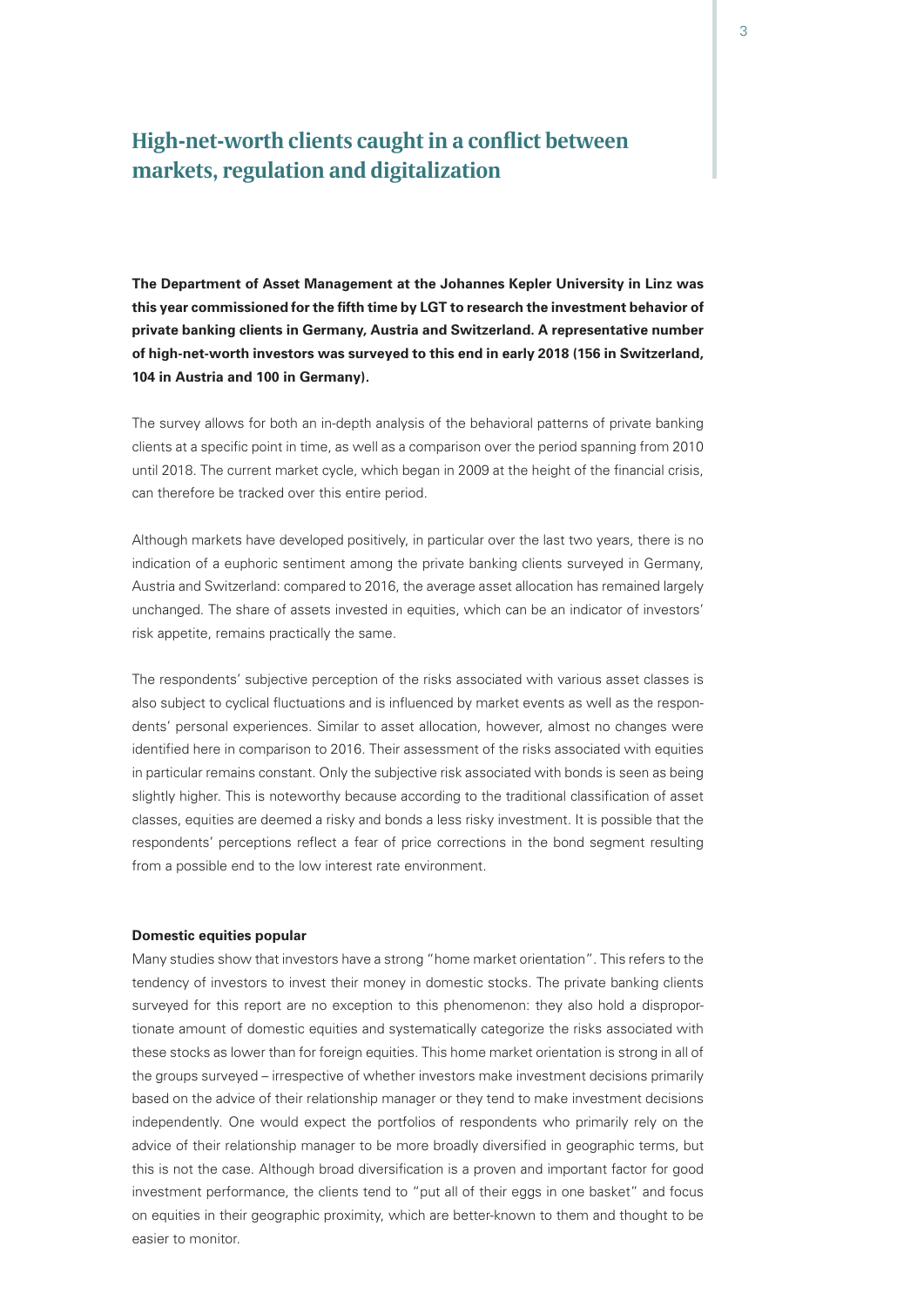Generally speaking, it can be ascertained that investors are also not targeting broad diversification across different asset classes, or that this is still not taking place. Asset classes such as funds, derivatives and commodities in particular are not widely held. Similar to foreign equities, the respondents categorize hedge funds and private equity as very risky.

This provides a clear overall picture in terms of asset allocation: the large majority of investors continues to limit itself to the three traditional asset classes cash, equities and bonds. Compared to 2016, the level of diversification for a large number of portfolios has actually slightly decreased. Of note is that those respondents who categorize themselves as being particularly risk averse are even less diversified than those who categorize themselves as being prepared to take risks. It would appear that the risk-mitigating effects of portfolio diversification resulting from the fact that returns for the various asset classes are not correlated and can therefore offset each other is hardly taken into consideration.

However, for advisory services, there is one positive effect that can be identified in this area: investors who reach their investment decisions together with their relationship manager better spread their investments across the various asset classes than investors who make the majority of investment decisions independently.

#### **Investors cautious**

Although the positive market environment of the last few years has not resulted in investor euphoria, there are nevertheless traces thereof in their attitudes and views. For example, a significant share of respondents is of the opinion that there are no alternatives to equities in the current environment. The share of clients who are of this opinion has risen compared to 2016. At the same time, however, many respondents also feel that equities are currently overvalued. It would appear that investors currently see themselves as faced with an inner conflict and are therefore cautious. This is also reflected in their limited readiness to reduce cash holdings in the future and invest them. Private banking clients do not appear to be adjusting their investment behavior in line with market sentiment during the current investment cycle.

#### **Attitude to risk dominates**

Whether private banking clients see themselves as willing to take risks or as risk-averse has a big impact on their preferences and their investment behavior. The data collected clearly substantiate this. For example, a strong correlation exists between individual risk appetite and asset allocation.

Respondents who are willing to take risks have lower cash and bond holdings, but larger equity positions. Individual risk appetite can also explain a number of other differences in investment behavior. It is therefore more than justified that as part of the investment process, banks pay particular attention to a client's attitude toward risk.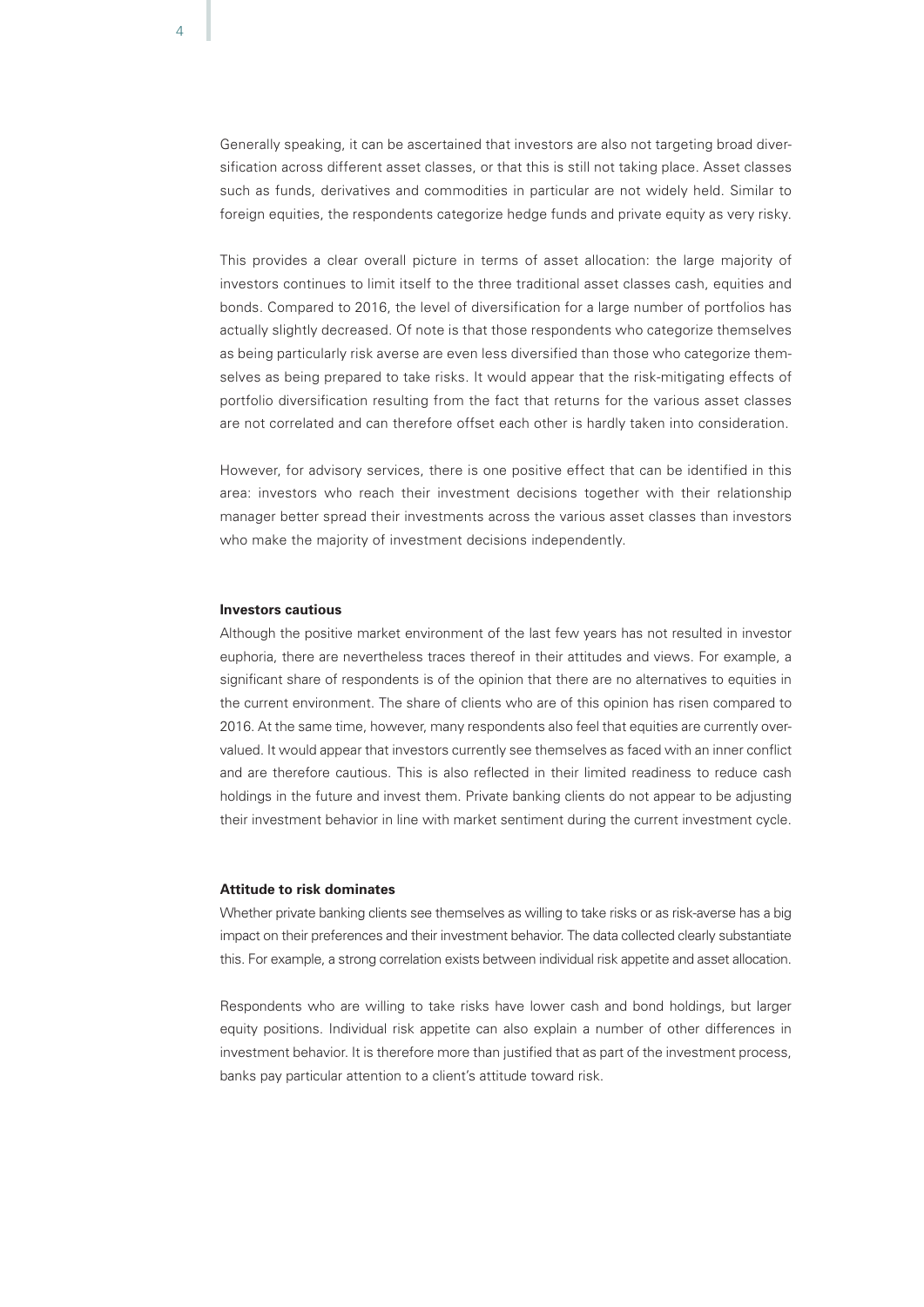However, the data also clearly show that clients' attitudes toward risk are not always in line with their portfolio composition. Around half of the respondents have a clear mismatch between their individual risk appetite and the subjective perception of the level of risk in their portfolio. Both in theory and in practice, a risk-averse investor should have a low-risk portfolio, and an investor who is willing to take risks should have a portfolio with a higher level of risk. In other words, there should be a match between portfolio risk and risk appetite. However, the sample contains numerous risk-averse clients with a high-risk portfolio and vice versa. It would therefore appear that the client risk classification conducted as part of the advisory process does not function optimally.

The mismatch could, however, also be the result of the difference in how risk is perceived by a relationship manager and by a client. As a result of his or her traditional financial training, a relationship manager might categorize the risks associated with bonds as being lower, while the client might have an entirely different perception thereof. Greater attention should therefore be paid to these subjective differences when it comes to assessing risks. One positive aspect in this area is that, compared to the 2016 study, the share of mismatches is substantially lower – particularly for the group of clients who are risk-averse.

#### **Is it possible to beat the market?**

The extent to which it is possible to generate excess returns on the stock market without having to take on additional risk is a question that has been hotly debated for decades, both in theory and in practice. So how do investors view this question?

A comparison between the three countries highlights significant differences in this area. While the respondents in Switzerland and Austria believe in market efficiency and are of the opinion that it is not possible to "beat the market", the German clients tend not to believe in the efficiency of markets. Clients of private banks in particular (and to a lesser extent clients of big banks) are of the opinion that it is possible to generate an excess return vis-à-vis the benchmark ("inefficient market"). Clients with an appetite for risk and respondents whose primary objective is to appreciate their capital are also not overly convinced of efficient markets and therefore assume that it is possible to generate excess returns without additional risk.

#### **Clients satisfied but critical**

The satisfaction levels of private banking clients with their primary bank can be described as good to very good (see Figure 1). Healthy market returns and the recent, positive market sentiment mentioned previously have contributed to this. Compared to the survey conducted in 2016, the levels of satisfaction and enthusiasm remain essentially unchanged for all three countries. The recommendation rate, which is very important in private banking, has generally remained high and constant over the years.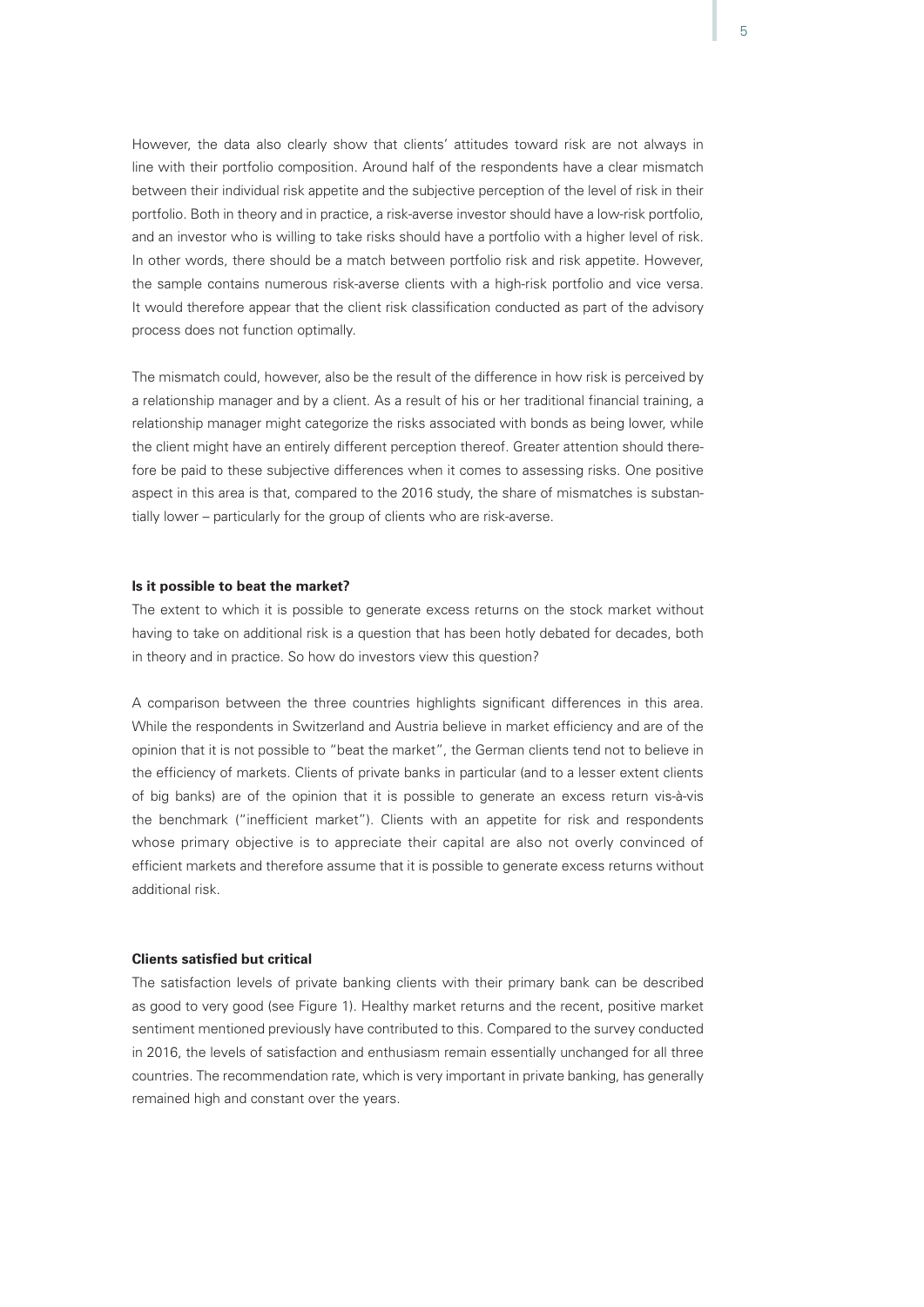#### **Figure 1: Satisfaction, enthusiasm and recommendations (country comparison)**

concrete recommendations to others as regards their primary bank. The respondents' general level of satisfaction with their primary bank depicted in this figure reflects the answers "satisfied" to "very satisfied"; enthusiasm, reflects the sum of the answers "enthusiastic" and "very enthusiastic". In order to understand not only sentiment, but to also validate this on the basis of concrete actions, respondents were asked about making



The picture that emerges when asked about the level of satisfaction not with their bank, but their relationship manager, is similarly positive – with minor exceptions. Although less than half of private banking clients are enthusiastic about their relationship manager, the overall assessment of relationship managers is good. The aspects "understands needs" and "access to investment expertise" (see Figure 2) in particular met with a high level of agreement.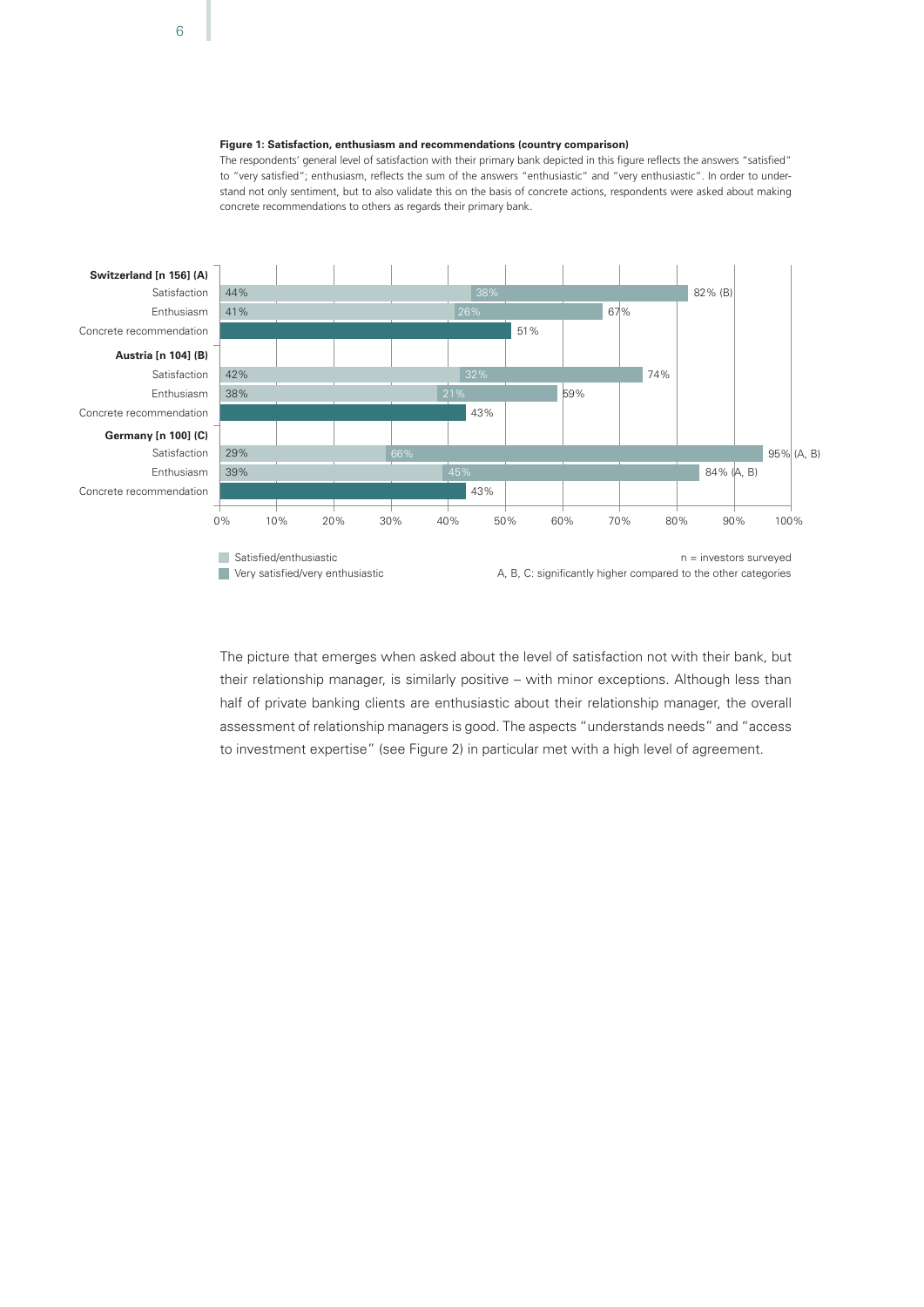#### **Figure 2: Assessment of relationship manager (country comparison)**

Substantial differences in how relationship managers are assessed can be observed primarily between Austria and Germany. Austrian respondents are significantly less positive with regard to how they categorize their relationship managers in terms of "understands needs" and "access to investment expertise", which also results in significantly lower satisfaction and enthusiasm levels.



However, there nevertheless appears to be latent potential for dissatisfaction concealed behind these results. If more than one-quarter of the clients surveyed are dissatisfied with the bank, relationship manager or both, it means that substantial retention risk exists. A certain amount of skepticism can also be identified among clients based on the fact that around twothirds of respondents is of the opinion that banks are primarily focused on their own interests and not the interests of the clients. This perception, whether justified or not, is relevant and should be addressed by financial institutions.

7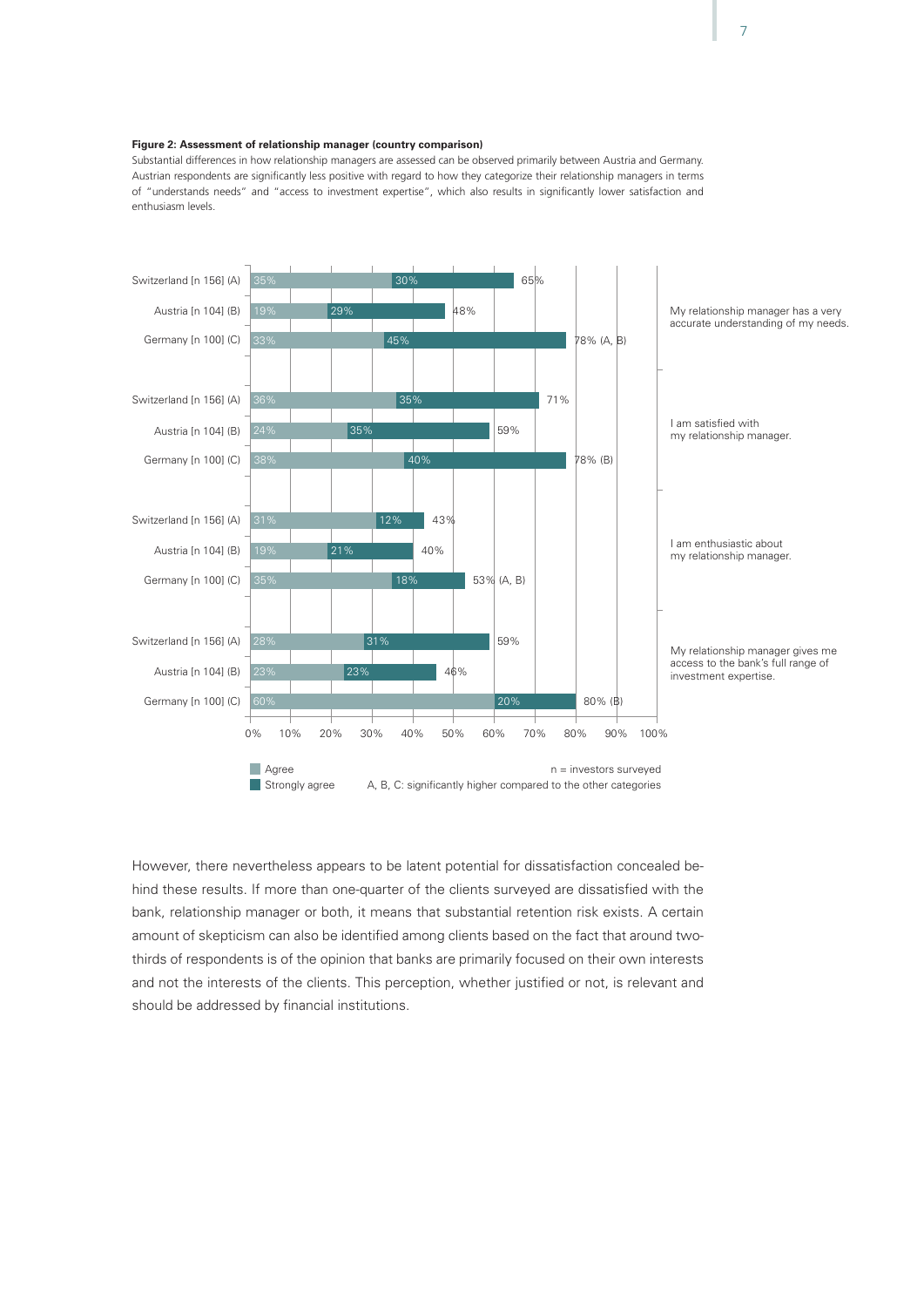Notwithstanding these in part critical assessments, as in the 2016 survey, there is no indication of a further shift away from relationship managers: this trend observed between 2009 and 2013 in the immediate wake of the financial crisis has, at least in Switzerland and Germany, not continued. Clients who are independent and make their own decisions remain a relevant segment. However, contrary to numerous predictions, the majority of clients does not appear to want to act more independently, even after the financial crisis. Instead, they would like to receive even more personal advice in the future. Only a small share of respondents is considering whether a relationship manager will still be needed in the future. The majority of clients wants to continue to reach all investment decisions in consultation with their relationship manager. Clients explicitly desire a greater number of personal advisory discussions. This may seem astounding in the age of digitalization, but ultimately, it is likely an accurate description of the private banking client segment. The average number of respondents' annual interactions with their bank is approximately 16, of which around two in Switzerland, three in Austria and four in Germany are personal discussions. This appears to be too few for these clients.

#### **What is more important: the bank or the relationship manager?**

Close personal contact is key for client loyalty. Loyalty to the relationship manager or the bank is stronger in particular when a client achieves above-average returns with a good priceperformance ratio. Further to this, when it comes to client loyalty, loyalty to the bank is ultimately more important than loyalty to the relationship manager in all three countries.

From a client perspective, the financial stability of a bank is the most relevant characteristic when choosing a primary bank for wealth management (see Figure 3). Having a branch in close proximity does not appear to be particularly important. Instead, greater importance is attributed to online access to banking services. This highlights the relevance of technological developments, at least in certain areas.

In order to increase client loyalty, banks should maintain and strengthen the interaction and performance-related aspects that are considered by clients to be of particular relevance.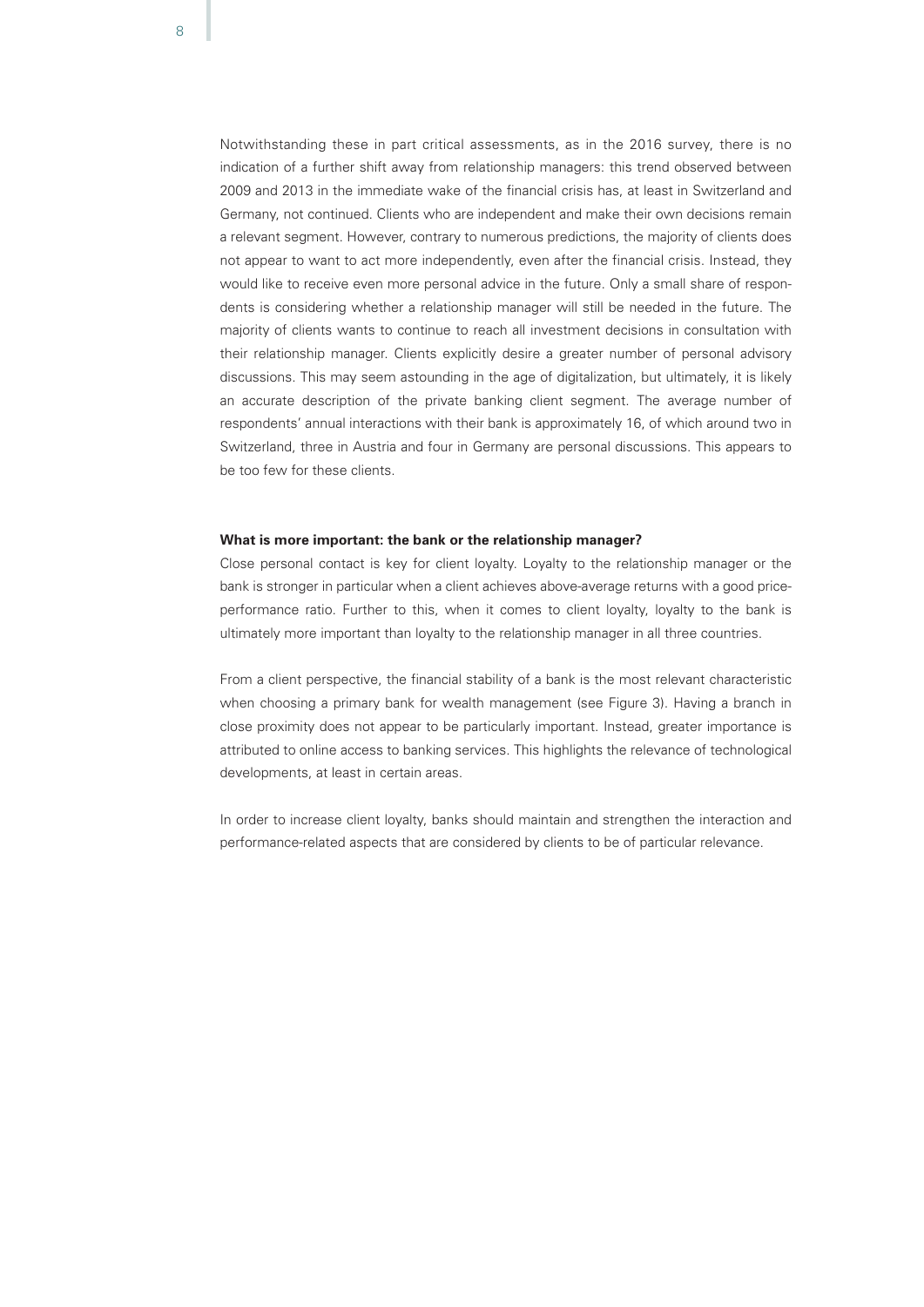#### **Figure 3: Characteristics attributable to banks – relevance ranking and level of fulfillment**

The respondents were asked to allocate 100 points to various characteristics attributable to banks as a means of expressing their personal preferences (a large number of points means that the corresponding characteristic has a high level of relevance). A comparison of the relevance of the characteristic with the level of fulfillment of the criteria in question is provided on the right-hand side of the figure (on a scale of 0 to 10).



#### **Ranking: Relevance vs. fulfillment**

Points for relevance, total  $= 100$ Level of fulfillment, 0-10

n = 360 investors surveyed from Switzerland, Austria and Germany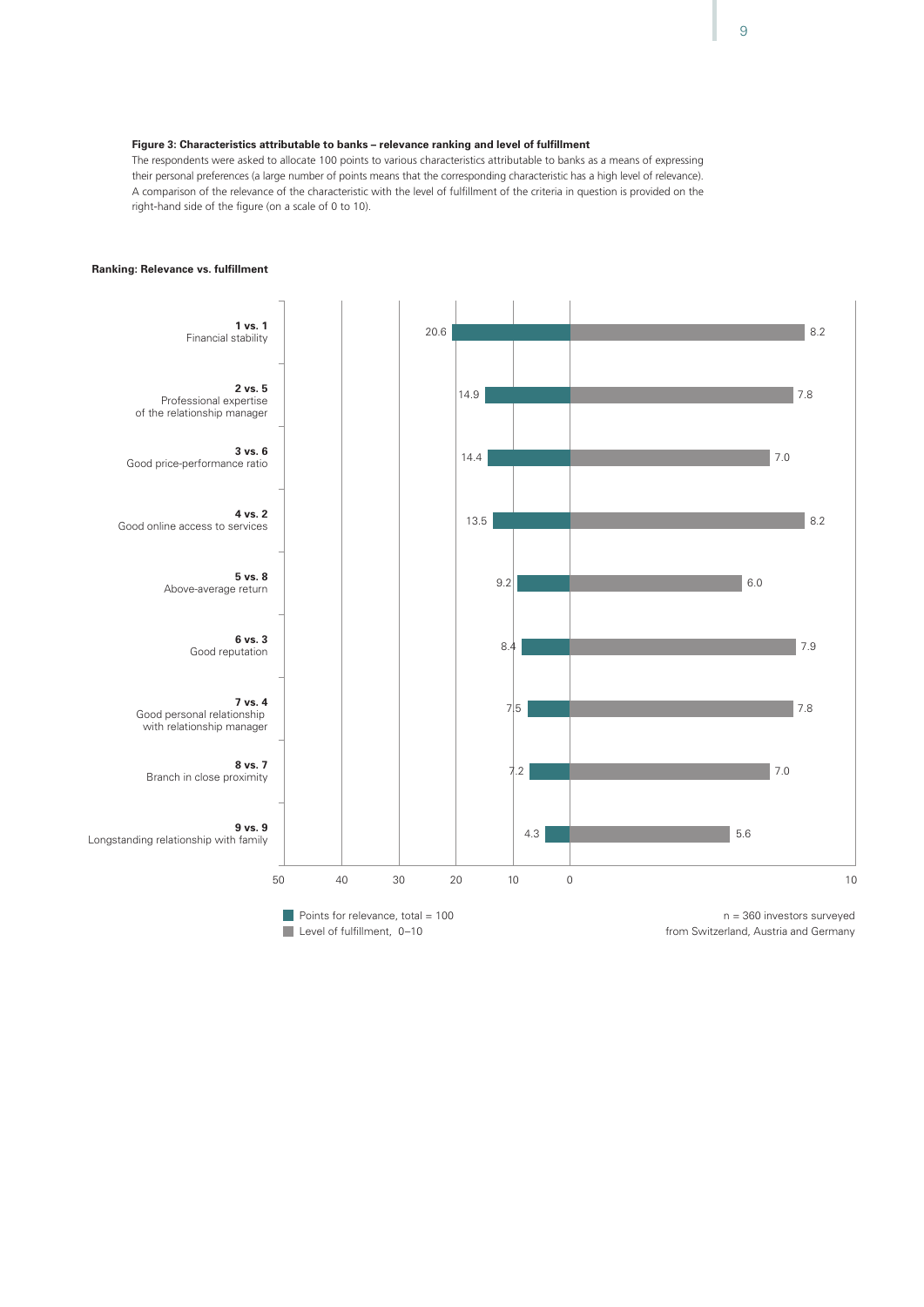#### **Adjustment to new framework conditions**

The greater investor protection and stricter banking regulation that have emerged since the financial crisis have had a strong impact on the client business. The legal and regulatory framework conditions for cross-border private banking have also undergone a significant transformation and created a new environment – some of the key drivers behind this are the weakening of bank-client confidentiality as well as the Automatic Exchange of Information (AEOI). Although these issues are being intensely discussed by experts, little systematic information is being collected in terms of how clients perceive them.

The information contained in this study allows for certain statements to be made regarding tendencies in this area: private banking clients generally have mixed feelings about the supposed improvement of investor protection through stricter regulation. However, significant differences can be identified here, particularly in a country comparison: while the majority of German respondents feel they are now more protected, only half of Swiss and a fraction of Austrians share this view. The Swiss are particularly critical of the increased administrative burden arising from this regulation – the German respondents, in contrast, would like to see more regulation.

An assessment of various financial centers also makes it possible to draw conclusions from the survey about which characteristics are currently relevant in cross-border private banking. This assessment confirms the theory that as a result of the harmonization of the regulatory and legal framework conditions for cross-border private banking, competition between the financial centers is now increasingly taking place in terms of the differences that exist in services and expertise. The assessment "Has adjusted to the changed legal and regulatory framework conditions and meets the highest international investment standards." that German respondents attribute to both the Swiss and Liechtenstein financial centers (see Figure 4) is further confirmation of the financial sector's transformation. Younger respondents in particular appear to have a high propensity to invest money in neighboring foreign financial centers even under the new framework conditions – a highly relevant finding for these financial centers.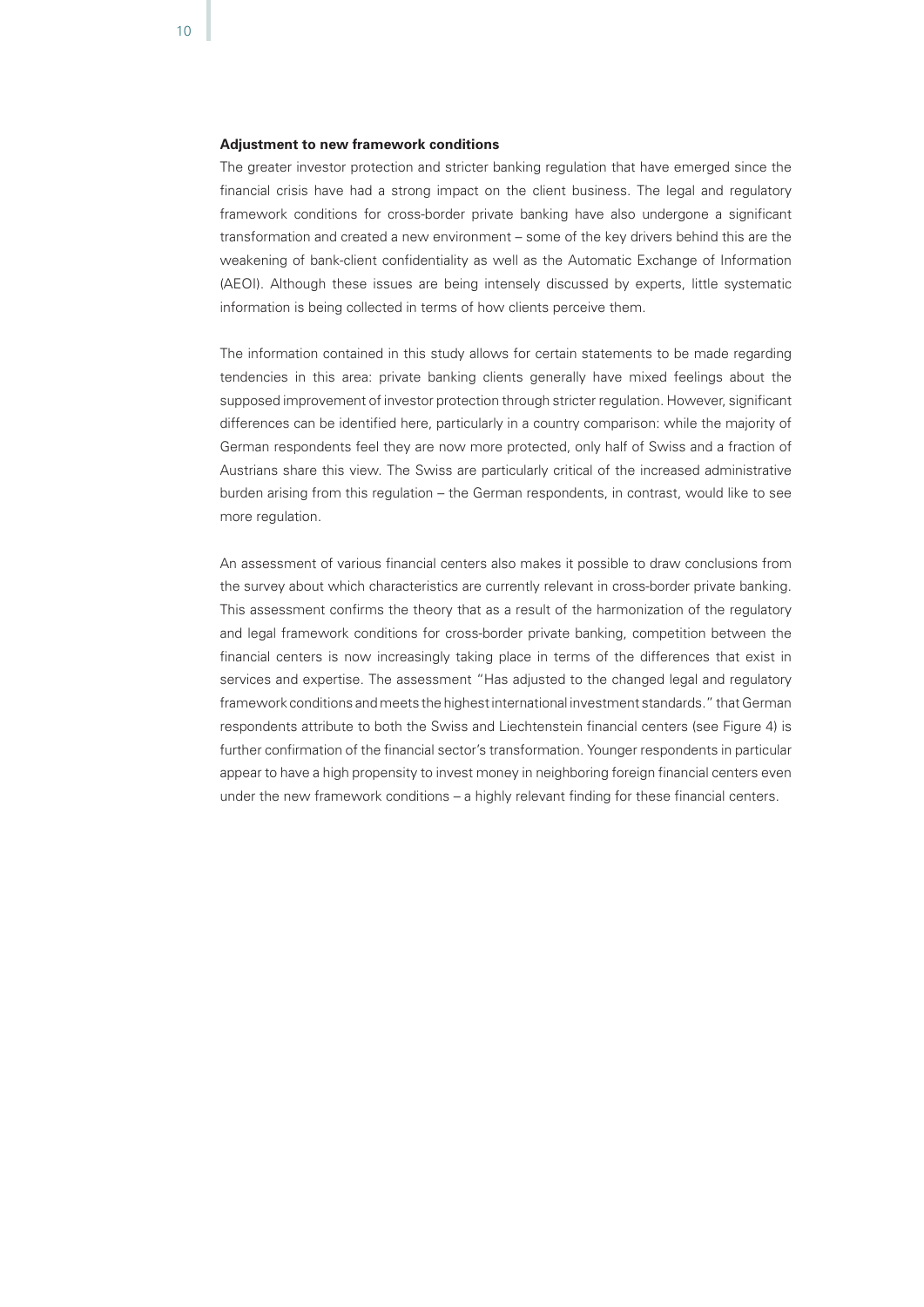

Is a competence center for long-term, cross-border investment solutions that are in accordance with the law.

Offers a liberal economic system, liberal company law and a straightforward tax system.

Swiss financial center

Liechtenstein financial center

n = 100 investors surveyed in Germany

#### **Rating scale from**

 $1 =$  is not consistent with the financial center to  $5 =$  is very consistent with the financial center, scale range depicted 2.5 to 5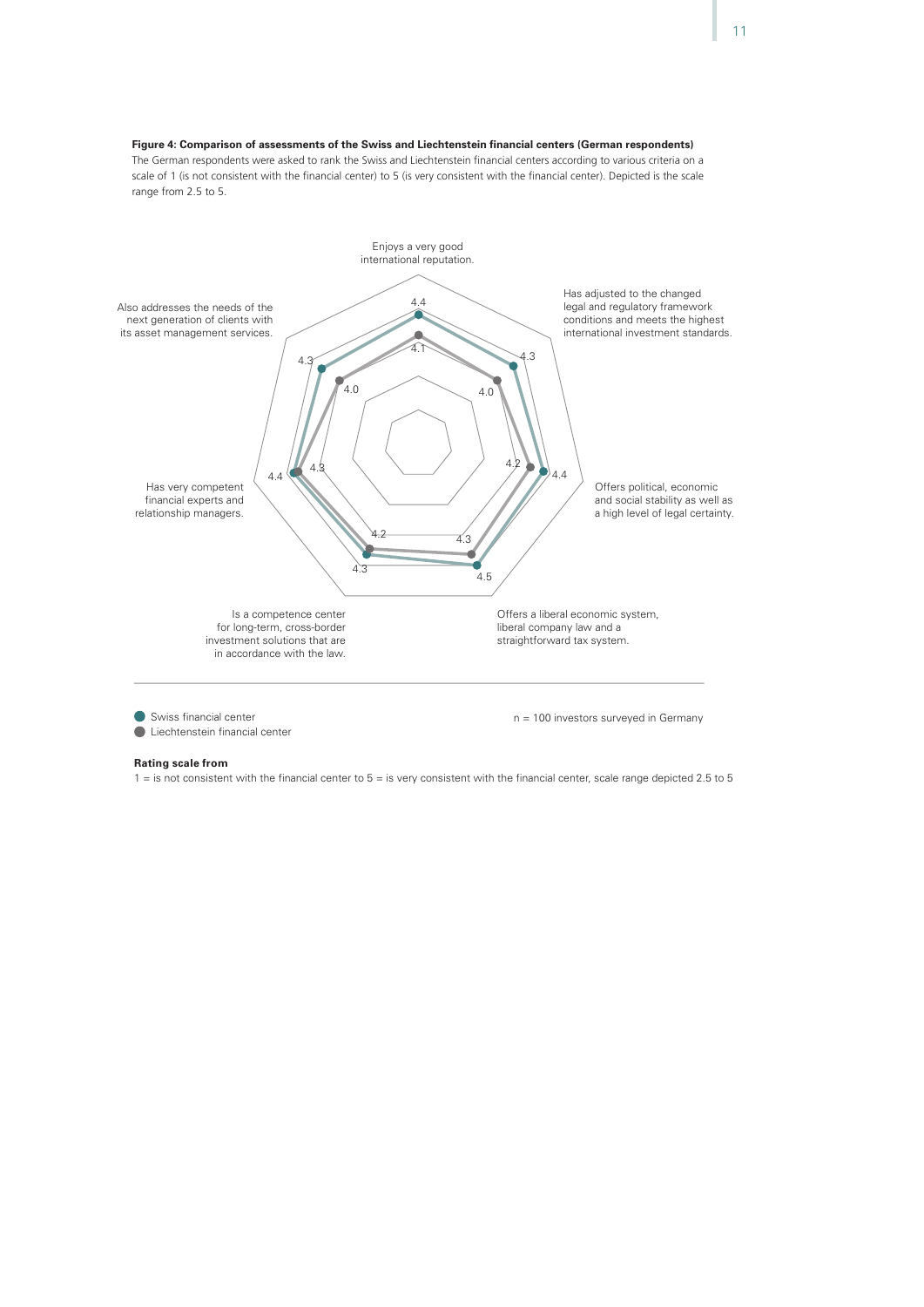## **Women more convinced about sustainability**

The terms "sustainability" and "sustainable investments" are enjoying increasing popularity with investors, but to some extent still remain unclear. Generally speaking, the term sustainability can be broken down into environmental, social and ethical aspects. Respondents' consideration for these aspects when making investment decisions is of particular interest.

Significant differences can be identified here in a country comparison. Especially German respondents show a strong affinity for this matter and much more frequently indicate that they have in fact taken sustainability criteria into consideration when making investment decisions.

A number of clear convictions can be identified in terms of respondents' personal attitude toward the issue of sustainability: the most common perception is that sustainability must be viewed as an important topic that banks and companies should also concern themselves with.

A gender comparison shows that women are significantly more often of the opinion that sustainable investments have an important impact (see Figure 5). In contrast, men more often view it as a fashionable topic that is receiving too much attention and is being used by companies only for the purpose of improving their image. They see responsibility for this issue as lying at the political level and not with themselves.

The results of the survey underscore that investors are becoming increasingly aware of sustainable investments. A clearer understanding of the topic and an explanation of concrete sustainability criteria could help to increase the attractiveness of sustainable investments with a view to making these a fixed component of investing in the future.



#### **Figure 5: Attitudes surrounding the issue of sustainability (gender comparison)**

**Figure 5: Attitudes surrounding the issue of sustainability (gender comparison)** "Skepticism", comprises statements that question the relevance of the topic and one's personal responsibility in this area.Using a factor analysis, different statements about sustainability can be clearly grouped into three categories that reflect fundamental positions on the topic. The first category comprises attitudes that can be classified under "Relevance and responsibility". The second contains views that underscore the "Effectiveness of personal investments". The third position,

> **Relevance and responsibility:**  "Sustainability is an important topic

that banks and companies should also concern themselves with."

**Effectiveness of personal investments:** "Sustainable investments have an important impact."

#### **Skepticism:**

"Sustainability is a fashionable topic that does not concern me.

12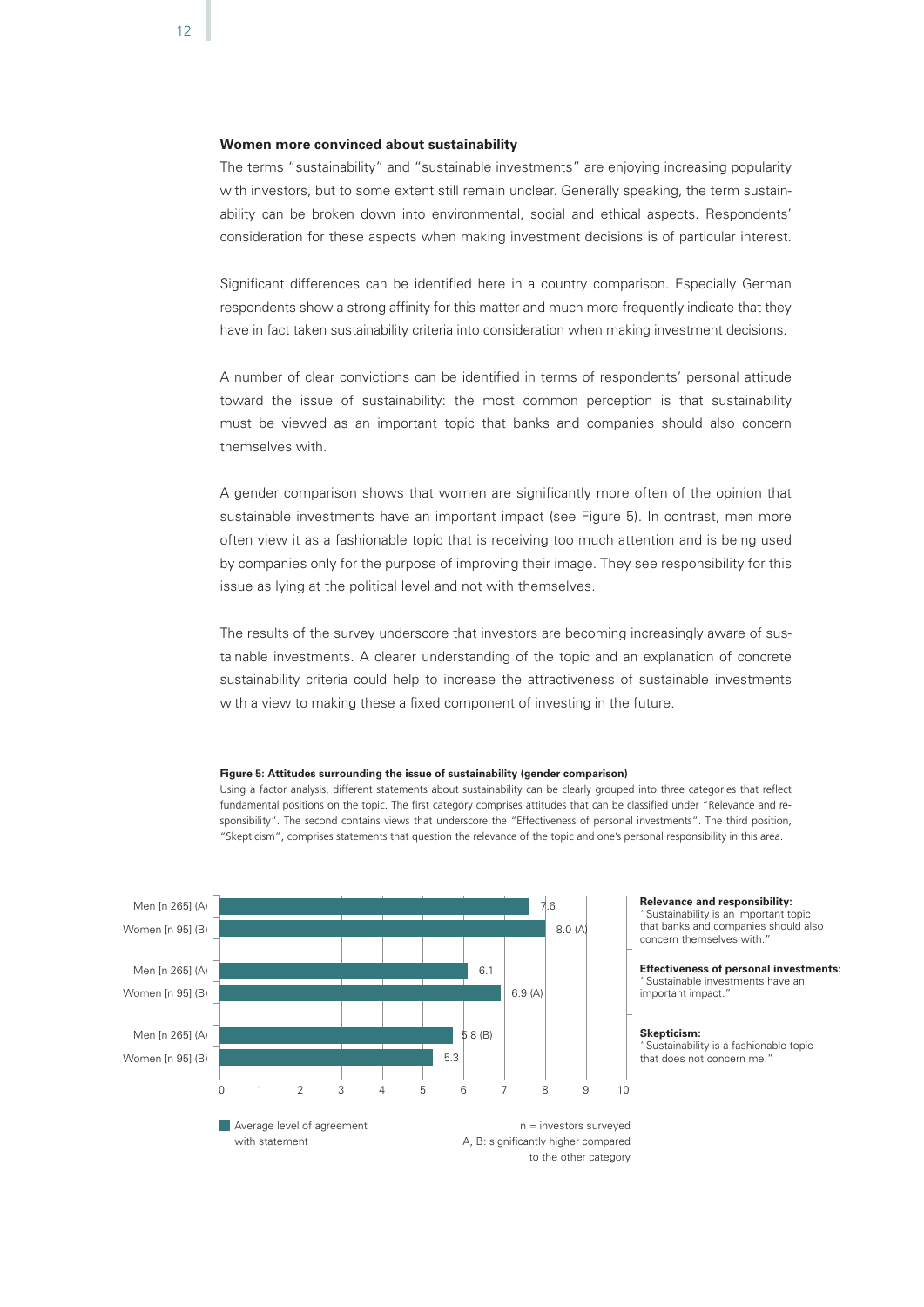#### **Digitalization is advancing**

A dynamic trend can be identified in terms of the utilization of new technological possibilities. The gender and generational differences seen in this area two years ago already appear to be largely dissipating, albeit only for those online offerings that can now be considered standard, for example payment transactions.

The now widespread use of online solutions confirms the need of a clear majority of the private banking clients for convenience as well as interaction with the bank, irrespective of the time or location. The possibility of having a ubiquitous overview of one's investments at all times is important to around half of the respondents. This should in no way be seen as a rejection of the concept of receiving advice from a relationship manager. On the contrary: the data collected clearly underscore that the majority of private banking clients continues to attach great relevance and importance to personal advisory services.

### **Risk posed by disruptive clients**

A rapidly diminishing group of clients – those who forgo the use of any technological or digital channels (digital deniers) – stand in contrast to a growing share of clients who exhibit a high affinity for technology. The latter client segment is currently receiving significant attention from the banks' upper echelons for strategic reasons.

It is necessary to take a closer look at the different ways in which this growing client affinity for technology is manifesting itself in order to gain a clearer and more differentiated picture. For example, the study identifies one client type, the so-called "early tech adopter" (9% of respondents), whose strong affinity for technology and curiosity about new innovations does not automatically translate into a rejection of the bank/relationship manager model. An affinity for technology does not, therefore, necessarily mean a shift away from the bank/relationship manager model for this client segment. A greater threat, however, is the "potential disruptor" client segment (14% of respondents), who in addition to an effective use of technology, are also very skeptical about the bank/relationship manager-centered model. Accordingly, the risk that this group of clients substitutes a traditional private banking relationship with strictly virtual offerings is much higher. The largest share of clients (32%), however, can be classified as "convenience onliners" – in addition to the advantages of online access, they continue to appreciate personal advice from a relationship manager.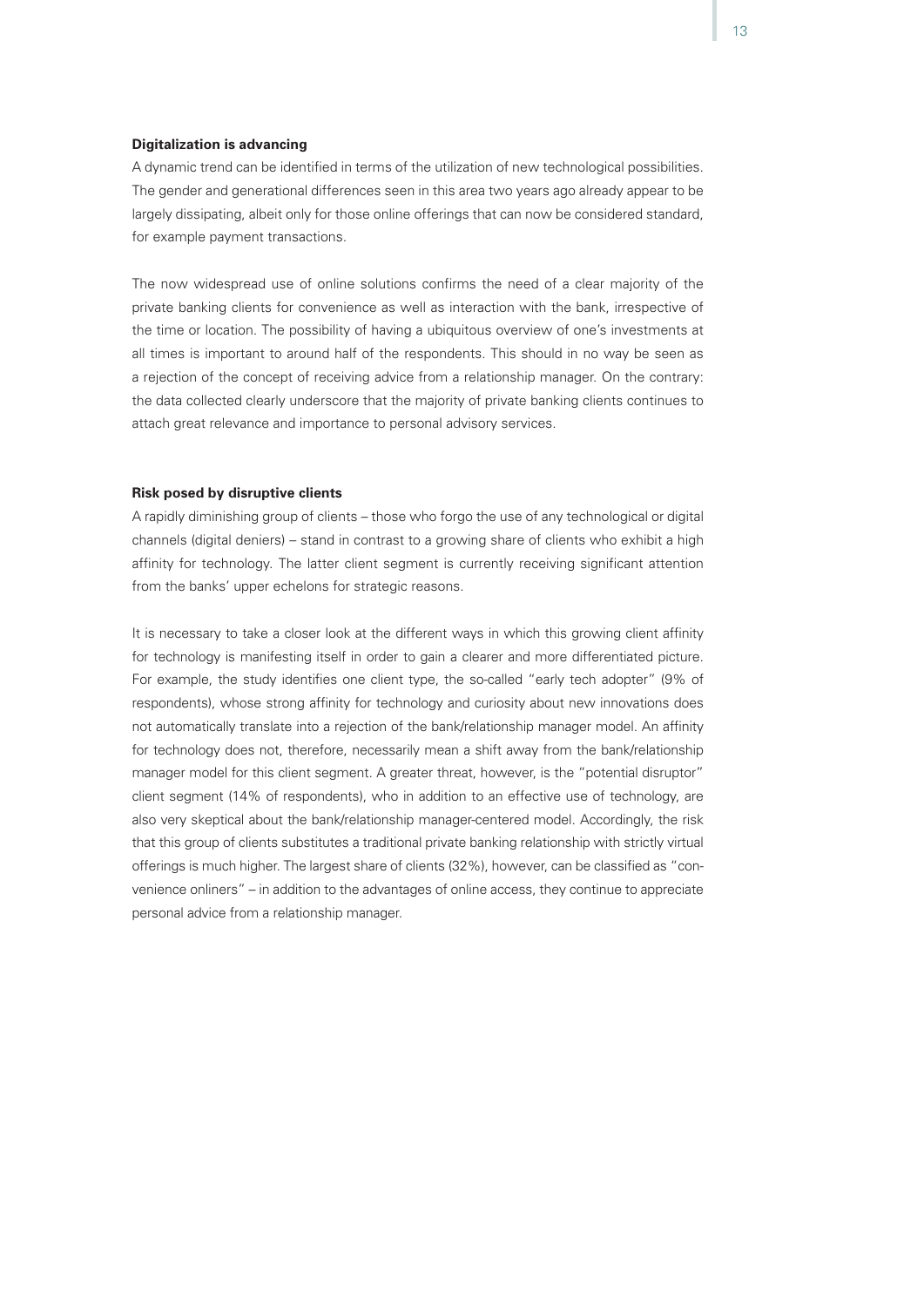## **Human or machine?**

A clear majority of respondents believes that the opinion of a relationship manager continues to be more valuable than a recommendation from a robo-advisor that offers a completely automated online solution that regularly adjusts a portfolio's asset allocation (see Figure 6). The statement that one would never let one's assets be managed by a robo-advisor also met with a very high level of agreement. Only a minority is convinced that a robo-advisor would be better able to process information than a relationship manager. The challenge for private banking providers is nevertheless the fact that the readiness to pay a premium for personal advice in the future is not particularly high.

#### **Figure 6: Assessment of robo-advisors versus relationship managers (country comparison)**

respondents from Austria the least. On the other hand, only a clear minority is convinced that a robo-advisor is better able Readiness to pay a premium for personal advice in the future is limited. German respondents agree most with this statement, to process information than a relationship manager: 22% in Switzerland, but only 6% in Germany.

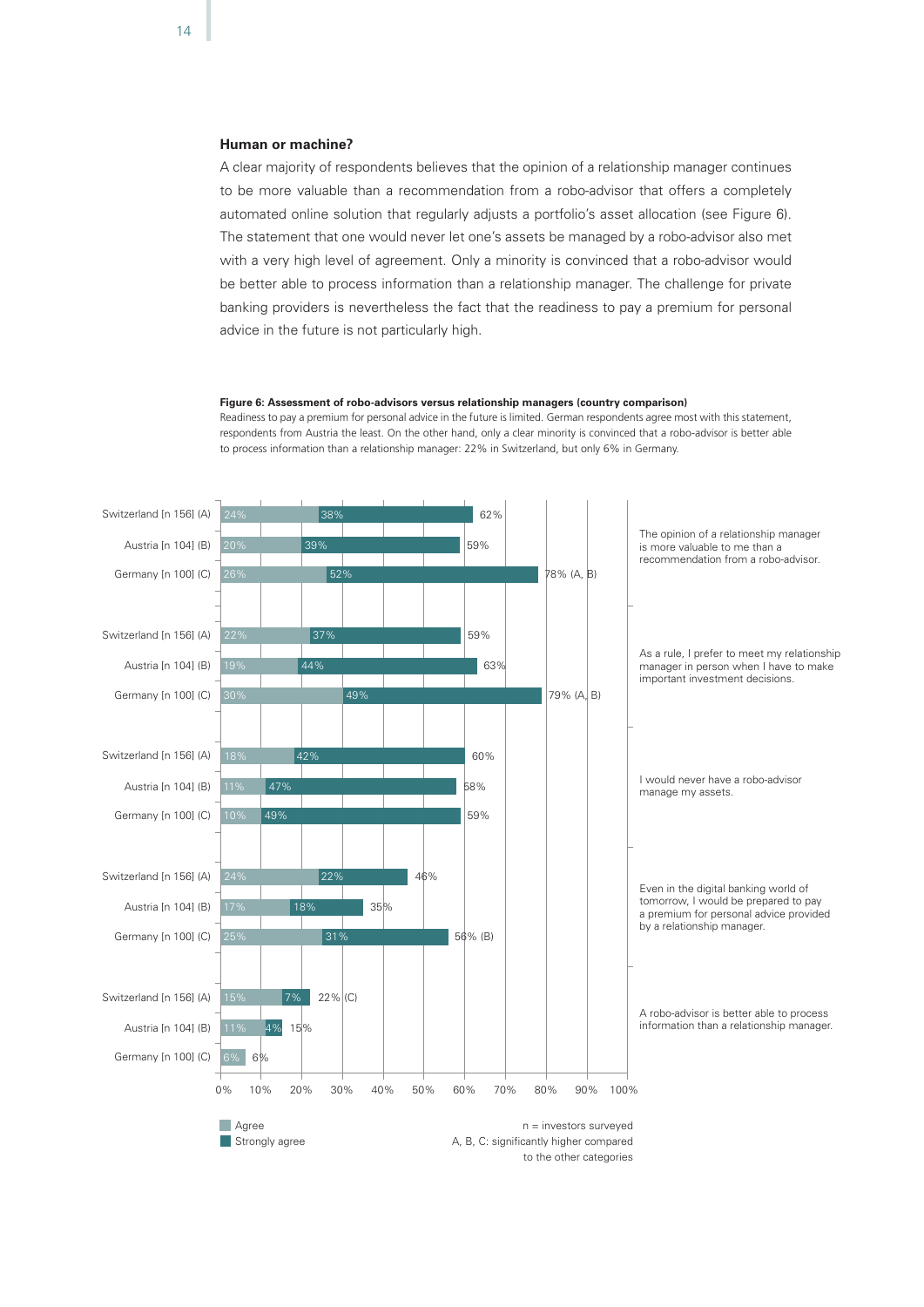Concerns about conducting online transactions appear to be significantly more widespread than expected, which contributes to a cautious and in certain cases also skeptical attitude among clients. Greater caution when conducting online transactions and concerns about hacker attacks are therefore barriers that banks should take seriously when developing and disseminating digital solutions. Mobile banking is another area that has not gained broad acceptance in this context – at least not with the same momentum as other channels. Social media channels, contrary to many predictions, are also not utilized very much in private banking. Only a small share of respondents indicates that they use social media to foster finance-related relationships. In addition, only a few use these platforms to exchange information with others on economic, financial and investment matters; and an even smaller segment looks for financial experts using these channels.

Despite the increased use of technological possibilities, based on the data collected, the greatest potential for the future lies in a "hybrid, bank-focused model" that combines personal advice with state-of-the-art online services. Private banking providers therefore face the challenge of further developing existing business models by integrating innovative technological solutions in order to further increase convenience for clients. The revolutionary visions of an exclusively machine or robot-dominated investment business do not currently appear to be a model that private banking clients find particularly convincing.